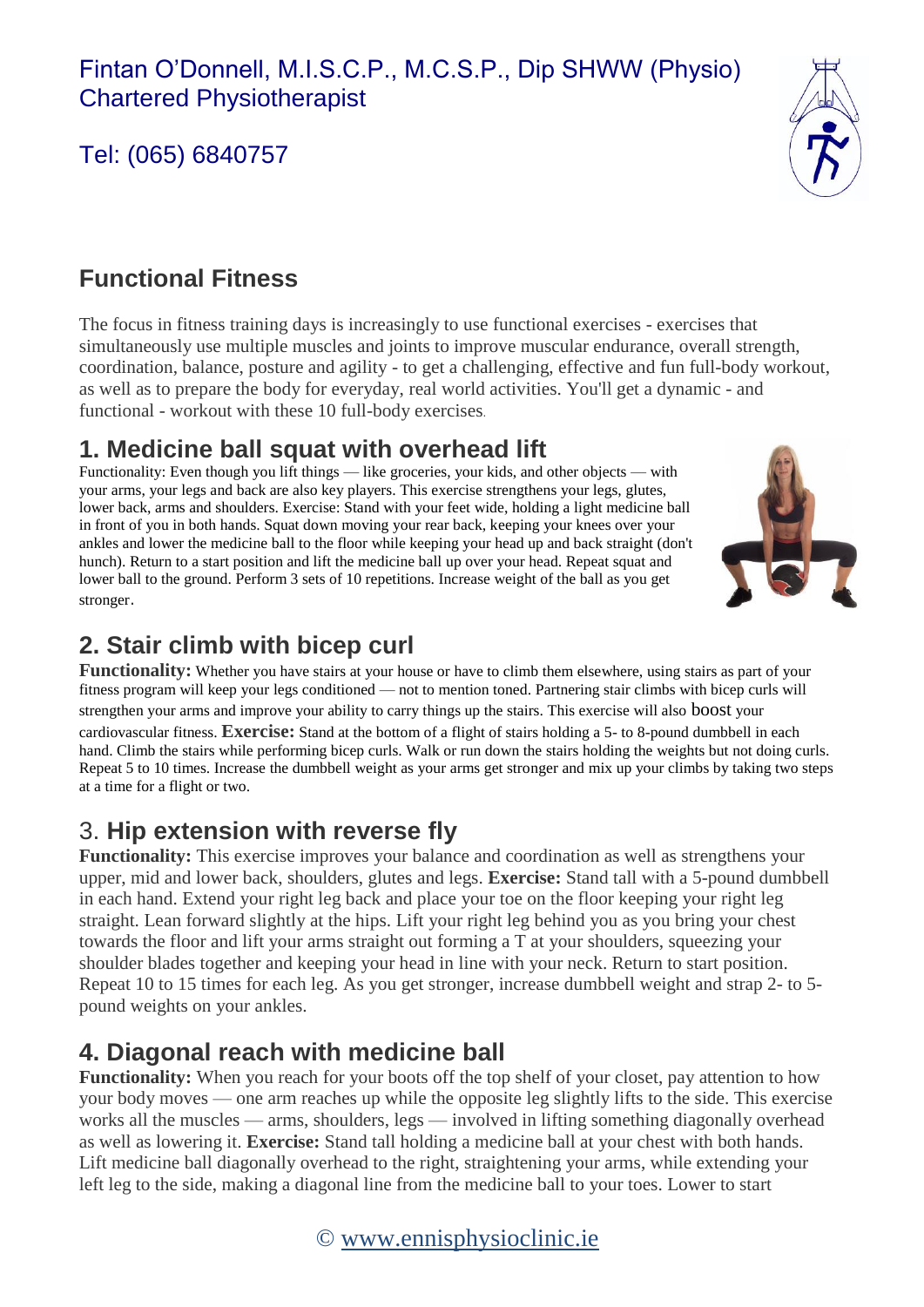### Fintan O'Donnell, M.I.S.C.P., M.C.S.P., Dip SHWW (Physio) Chartered Physiotherapist

# Tel: (065) 6840757

position. Repeat 10 to 15 times for each leg. Increase the weight of the medicine ball and strap 2- to 5-pound weights on your ankles as you get stronger.

## **5. Lunge with back row**

Functionality: This exercise will improve your posture by strengthening the muscles in your upper and mid back, shoulders, and arms while also toning and strengthening your legs and improving your hip flexibility. Exercise: Holding an 8-pound weight in each hand, step your right foot forward and your left foot back, keeping both heels on the floor and feet pointing straight ahead. Bend your right knee until it is over your right ankle. Lower your chest towards your thigh, bringing your arms perpendicular to the floor, keeping your back flat (don't hunch) — this is your start position. Straighten your right leg, row your elbows back and squeeze your shoulder blades together, keeping your torso angled slightly forward. Return to start position. Repeat 10 to 15 times for each leg. Increase the weight of the dumbbells as you get stronger. This exercise can also be done with a resistance band looped underneath the front foot.

### **6. Knee lift with lateral raise**

**Functionality:** This exercise improves your core strength and balance as well as strengthens and tones your shoulders. **Exercise:** Stand tall with a 5-pound weight in each hand, arms to your sides. Lift your right knee until it reaches hip level while simultaneously lifting your arms straight out to the side to form a T at your shoulders. Hold for 2 seconds making sure your belly button is pulled back towards your spine then lower to start position. Repeat 10 to 15 times for each leg. Increase the weight of the dumbbells as you get stronger.

# **7. Push up with hip extension**

**Functionality:** This exercise strengthens your chest, shoulder and arm muscles (primarily triceps) as well as your core muscles and glutes. **Exercise:** Get on your hands and knees, hands wider than shoulder-distance apart. Extend your right leg straight back and pull your belly button up towards your spine, tightening your core muscles. Keeping your leg lifted, lower your chest to the ground until each of your elbows is at a 90-degree angle then push up. Repeat 10 to 15 times for each leg. As you get stronger, increase the angle of your hips, increasing the distance of your knees from your hands. Eventually perform exercise with straight legs, one leg lifted, the other positioned on your toes.

### **8. Torso rotation with medicine ball**

**Functionality:** Having strong obliques is key in avoiding lower back injuries. This exercise improves the strength and coordination of all of your core muscles — and will improve your tone and tighten your waist. **Exercise:** Sit on the ground with your knees bent, feet flat on the floor, holding a medicine ball at your chest with both hands. Lean your torso back away from your thighs, increasing the angle at your hips and pulling your belly button in towards your spine. Maintaining your hip angle, rotate your torso to the right. Return to centre and rotate to the left. Repeat 10 to 15 times for each side. As you get stronger, perform the rotations with straighter arms and/or use a heavier medicine ball. Always keep your belly button pulled in.

#### © [www.ennisphysioclinic.ie](http://www.ennisphysioclinic.ie/)







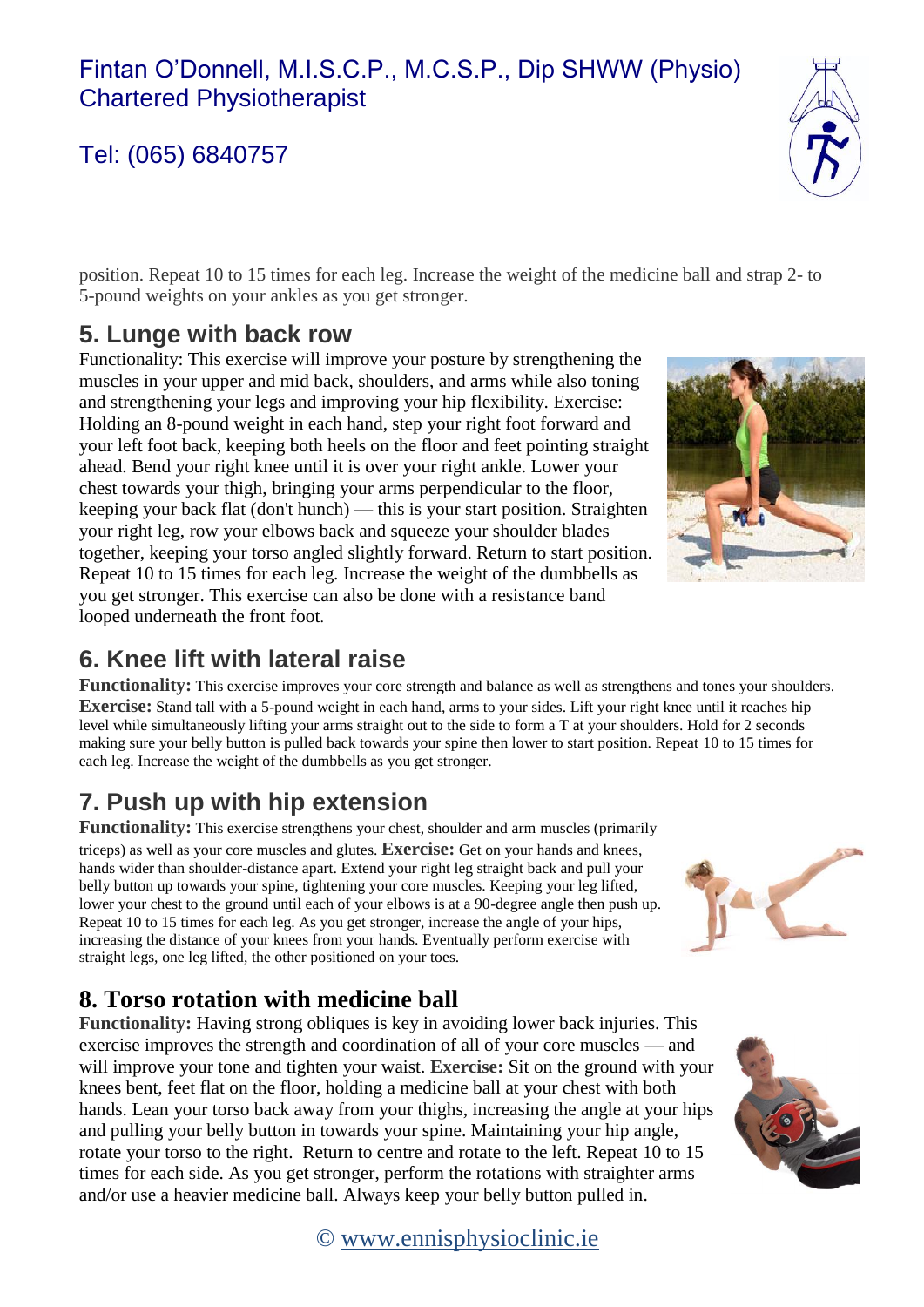## Tel: (065) 6840757



### **9.Supine bridge with arm extension**

**Functionality:** This exercise tones and strengthens your arms, shoulders, back, glutes, legs as well as targets your core muscles. It also opens up your chest and the front of your hips (muscles that get tight with long hours of sitting and using the computer). **Exercise:** Sit on the floor with your hands underneath your shoulders, knees bent and feet flat on the ground. Keeping your arms straight, use your legs to push your hips up to the ceiling until your torso is flat and like a table top. Lift your right arm straight up towards the ceiling, rotating your upper body so that it is being supported by your left arm, keeping your hips lifted. Lower your right arm to start position and just slightly lower your hips but don't let them return to the floor. Repeat with your left arm. Repeat 10 to 15 times for each side. As you get stronger, hold your arm and hips up for 2 seconds before slightly lowering. You can also lay a weighted ankle strap across your hips to increase the weight your legs must lift.

#### **10. Dynamic prone plank**

**Functionality:** This dynamic exercise tones, lengthens and strengthens just about every muscle in your body. Though it is challenging, it's a perfect exercise to end with. **Exercise:** Get on your hands and toes, facing the floor, keeping your head, back and legs in a straight line and your arms straight underneath your shoulders. Lift your rear to the ceiling, pulling your belly button into your spine, forming a pike or downward dog (yoga) position, lengthening your arms and legs. Return



to plank position and bend your elbows against your sides, lowering your torso and legs to the floor. Keeping your lower body flat on the floor, use your arms to push your chest and head up towards the ceiling (similar to the cobra in yoga), stretching out the front of your body. Lower down and push your body back into plank position. Repeat 5 to 10 times. As you get stronger, increase the number of repetitions.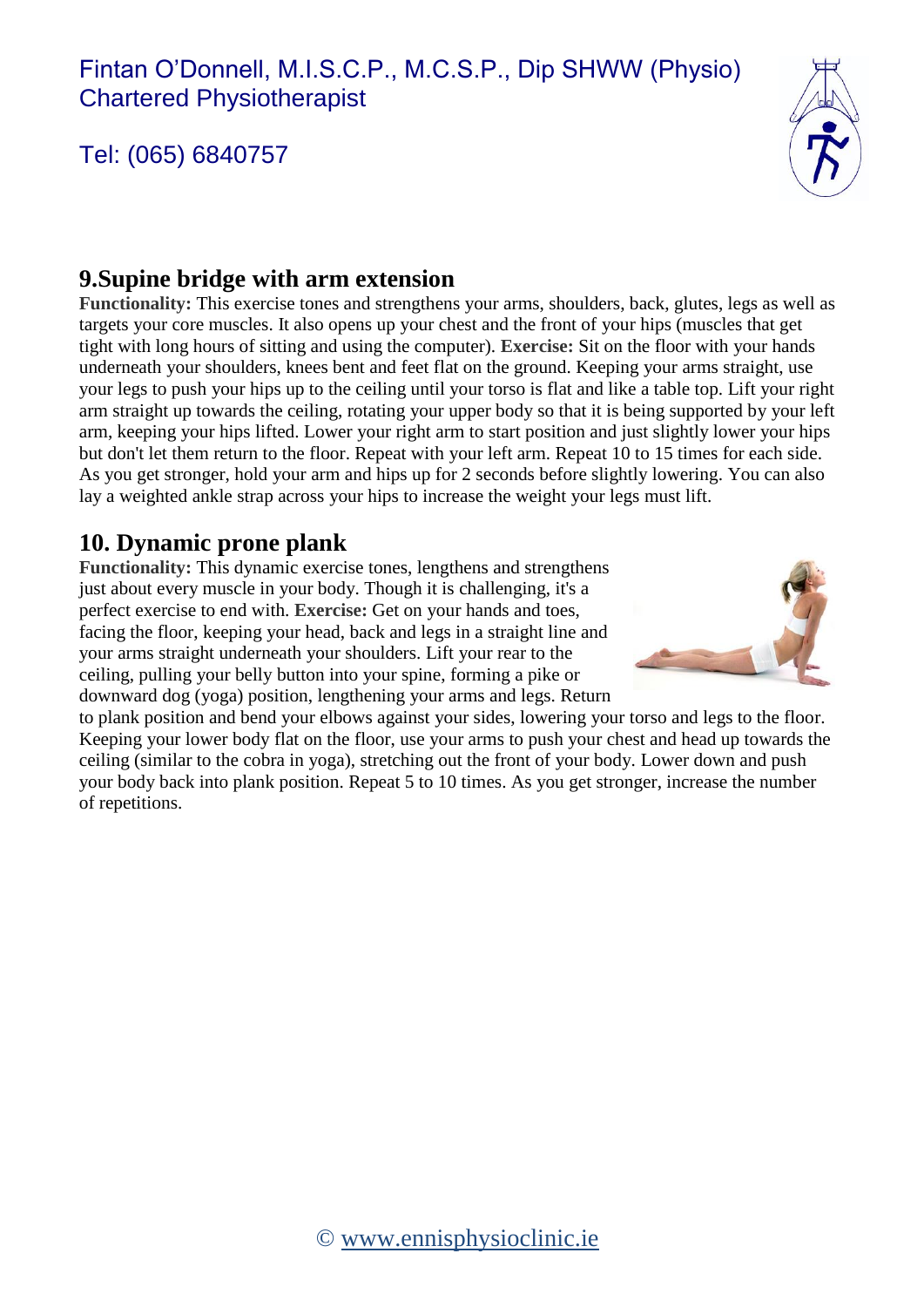## Tel: (065) 6840757



#### **Clean and Press**

Clean and presses work your shoulders, back, upper chest and legs simultaneously. Place a weighted barbell on the floor and stand behind it with your feet shoulder-width apart. In a steady motion, bend down and grab the bar with a slightly wider than shoulder-width grip and hoist it up to your upper chest. After pausing briefly, push it straight above your head and hold for a second. Slowly lower it back to your chest, then the floor. Repeat for 10 to 12 repetitions.

### **Lunge With Twist**

Lunges with twists work your legs and core muscles simultaneously. Perform these with a medicine ball. Stand with your feet hip-width apart and hold the ball in front of your waist. After stepping forward with your left foot, lower your body by bending your knees. Once your left thigh parallels the floor and your right knee is an inch above the floor, rotate your upper body and place the ball outside of your left hip. In a steady motion, stand up, lunge forward with your right foot and repeat the twist to your right side. Continue to alternate back and forth until you've done 10 to 12 reps with each leg.

### **Push-up With Leg Raise**

Push-ups with leg raises work your chest, triceps and core all at the same time. Lie on your stomach with your hands slightly wider than shoulder-width apart and your toes hip-width apart behind you. In a steady motion, push yourself up, straighten your back and tighten your abs. Your arms should be completely extended at this point. Once into this position, raise your right leg in the air behind you, slowly lower yourself down by bending your elbows and stop when your chest is within a fist-width of the floor. Carefully push yourself back up and repeat. Once you have done five to six reps, switch legs and do another five to six reps.

#### **Squat with Curls**

Squats with curls work your legs and biceps. You will need a stability ball and a set of dumbbells to execute these. Pinch the ball into a wall with your mid back and hold the dumbbells at your sides with your palms facing in. After stepping forward slightly and spacing your feet shoulder-width apart, lower yourself down by bending your knees. Once your thighs parallel the floor, stand up and lift the dumbbells toward your chest by bending your elbows. When you get into the upright position, squeeze your biceps forcefully, descend into another squat and lower your arms back to your sides. Repeat for 10 to 12 repetitions.